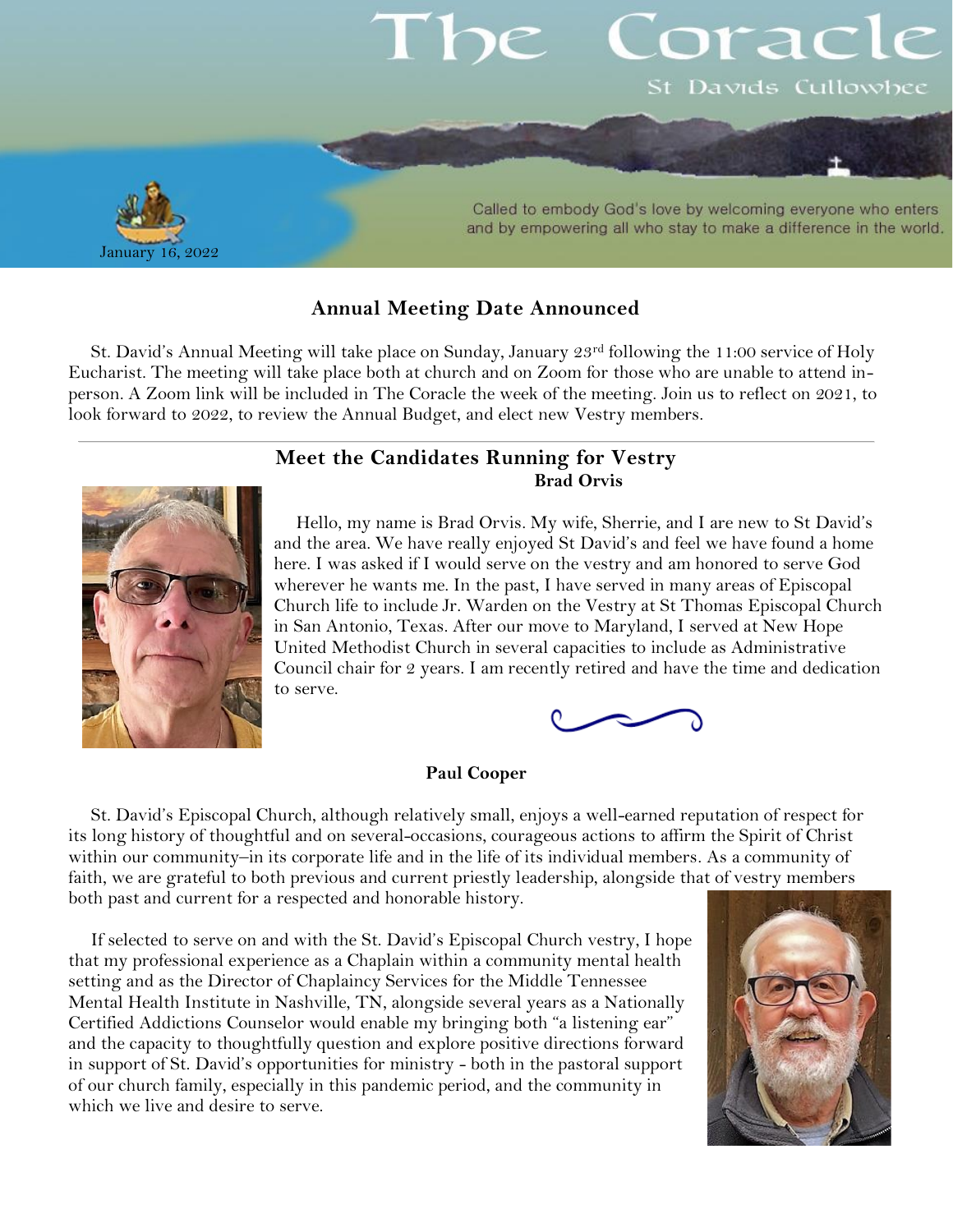# **Beans and Rice are Very Nice, Indeed!**

By Muff Lyons

Dearest St. David's family,

I am writing this Thank You letter to all who helped make our Beans and Rice ministry such a roaring success for 2021. In 2021, the Beans and Rice ministry delivered at least 16 pounds of Beans and 10 pounds of Rice to each of 7 immigrant families–23 total children–for 26 weeks plus Christmas and Easter. WOW–376 pounds of Beans and 260 pounds of Rice!! A big shout out to Barb Manke who is helping with the equitable division and distribution of all this food!!



In addition, thanks to generous donations from several in our parish, extras were a ham per family per holiday, bags of apples and navel oranges, plus family sized bags of Oreos distributed throughout the year.

Chris Wilcox at City Lights made sure these children were angels on his Book Tree. Each child received at least 2 age-appropriate new books at Christmas!

Following up on Melba Cooper's school supply campaign in 2020, we were able in 2021 to again purchase school supplies and provide much needed expensive calculators for the children in the 7 families. I again would like to thank the anonymous family that donated one of their stimulus checks to provide tutoring for those struggling with virtual learning. Two individuals signed up to offer free tutoring, so the stimulus money with approval was used for calculators. The Friends of the Library donated unused Staples gift cards to augment the supplies we collected.

Prior to spring 2021, St. David's was asked again by Vecinos, the farm workers health organization, to contribute 100 hygiene bags for the incoming farm workers and we reached that goal in record time!!

#### **Thank you one and all for your generous donations in 2021. Let's make 2022 even better!**

#### **Besides Beans and Rice**

If you are still reading, here is some background info for those who might have questions.

Ten or so years ago, Jackson County Public Schools realized food insecurity during the summer was a real problem for those children who qualified for free or reduced-price breakfast and lunch. Sites throughout the county were identified, and bag lunches were made available for any child aged 18 or younger. Volunteers were needed, and I, Betty Lynn Kirwan and Lydia Aydlett stepped up, as did others throughout the county. Attendance was low though the need was great, and after 2 years it was dropped.

The fall after that program was dropped, pastors Tonya and Jeffery Vickery at Cullowhee Baptist Church led a brainstorming session that several of us volunteers attended. It was decided that a grant from Manna Food in Asheville was needed to provide food during summer weekends for the Cullowhee Elementary School children identified as food insecure. Volunteers would be recruited to pick up these food bags and take them to each child's home. I stepped up again to drive Manna food bags to 7 immigrant families with a total of 23 children who live in the Tuckasegee area of Jackson County.

At the same time, St. David's vestry and community became aware that food insecurity was also a problem at WCU, so bags of Beans and Rice were collected to give away to any and all on Saturday mornings. I am sorry to report that we did not give away a single bag. However, we continued to collect Beans and Rice and donated all of it to Vecinos' farm workers program. It wasn't long before they stopped collecting B&R as they had no storage facilities. At this point, St David's had an ongoing collection plan for B&R and nowhere to take the donations.

That didn't last long, so with vestry approval and a great need, we have been donating Beans and Rice to our 7 families throughout the year in addition to the summer Manna food bags.

THANK YOU AGAIN AND AGAIN Peace and love Muff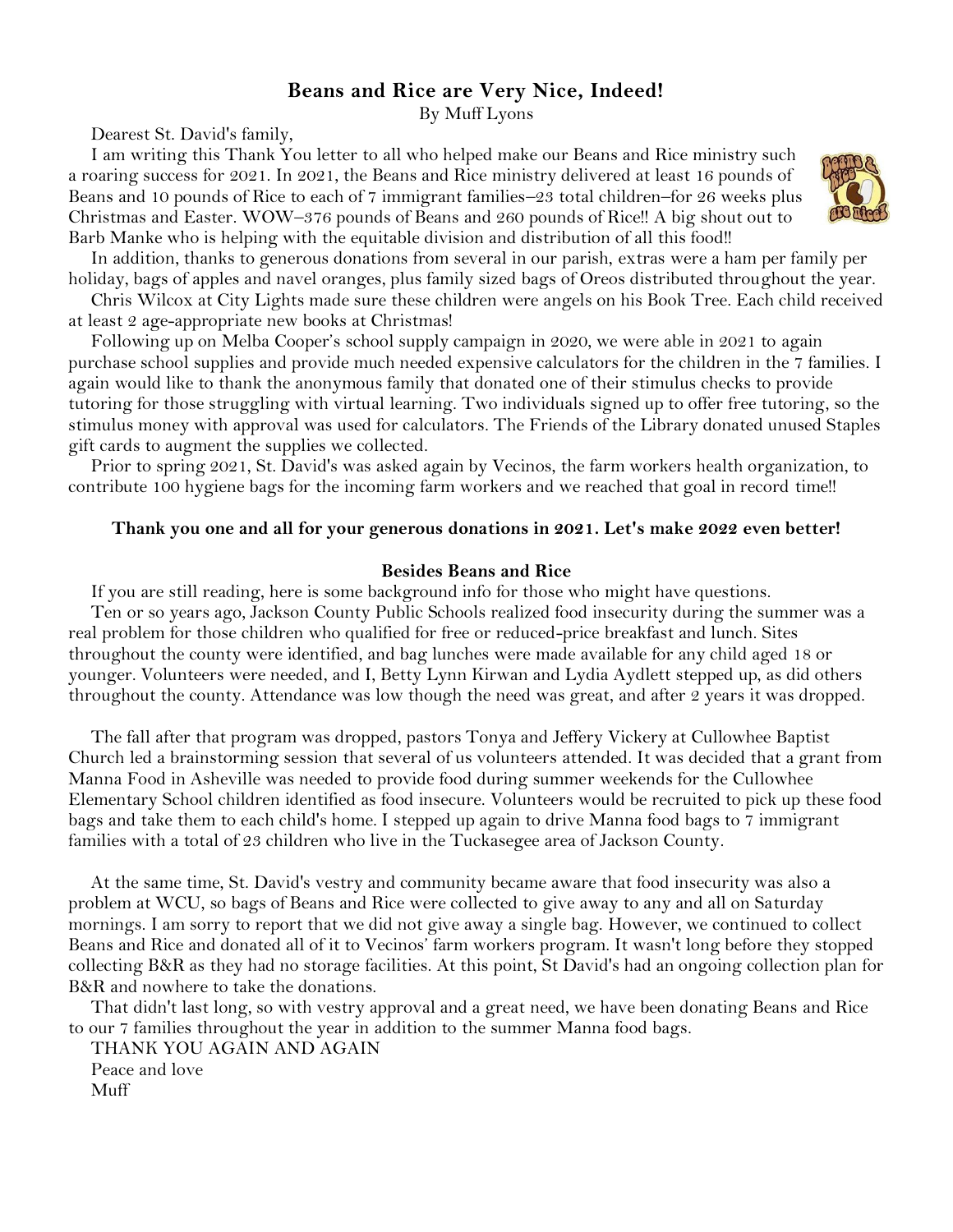# **Parish News & Notes**

**Birthdays**

Jan 18 **Doug Hanks** Jan 20 **Eliot Reisinger, Chris Wilcox**

**Anniversary** Jan 17 **Karen & Harry Brown**

## **Charlie's Challenge 2022 - [Jackson Neighbors in Need Annual Fundraiser](https://jacksonnieghborsinneed.us4.list-manage.com/track/click?u=e4ee452bf52c6dae6fe5f39d9&id=b4c1c7fc90&e=ba212b7a96)**

Click the above link for full information about the annual Charlie's Challenge fundraiser benefitting Jackson County Neighbor's in Need. Many St. David's members have attended this event in the past when it was a live event. It is being held online again this year due to the pandemic.

| Lake Logan Events<br>https://www.lakelogan.org/events/ |                      |
|--------------------------------------------------------|----------------------|
| Cold Mountain Music Festival                           | June 4, 2022         |
| Camp Henry                                             | Starts June 12, 2022 |
| <b>Family Camp</b>                                     | June 16-19, 2022     |

#### **Beware of Scammers!**

Please know that no member of the St. David's clergy or staff will ever contact the parish via email or text requesting money or gift cards! Please do not respond to or forward suspicious emails, and never give out your personal information to anyone over the internet or through email.

### **Beans & Rice**

Donations of rice and beans may be left in the large containers behind the front doors of the church to be distributed to Vecinos and families.



A sincere thank you from the editor for your submissions! News items and especially photos are always welcome. Let us know what you are up to or anything of interest to your parish friends. Send items to [Maggie Bowles.](mailto:magbowles@gmail.com)

| HAPPENING AT ST. DAVID'S                                                     |  |
|------------------------------------------------------------------------------|--|
| SUNDAYS                                                                      |  |
| 11:00 In-Person and Facebook Live Holy Eucharist                             |  |
| RECTOR IN OFFICE                                                             |  |
| WEDNESDAYS 7-8 PM EPISCOPAL CAMPUS MINISTRY AT WESTERN 9 (ECU@WCU) MEETS FOR |  |
| COCOA, CONVO, AND COMPLINE-ALL STUDENTS ARE WELCOME                          |  |
| <b>MONDAYS AND WEDNESDAYS</b>                                                |  |
| <b>RECTOR IN OFFICE</b>                                                      |  |
| WEDNESDAYS NOON-5 PM                                                         |  |
| PARISH ADMINISTRATOR IN OFFICE                                               |  |